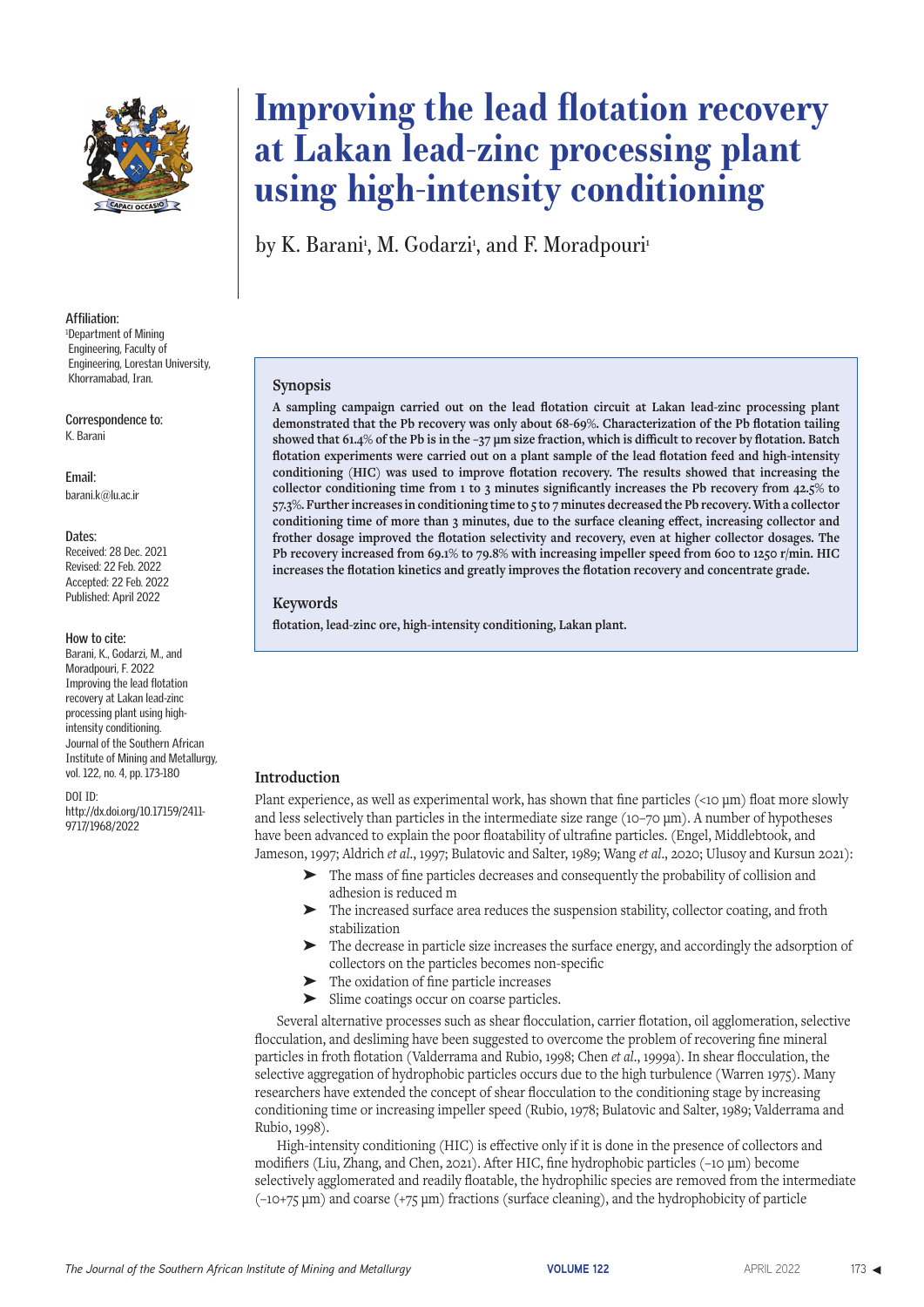surfaces is improved. Also due to surface cleaning, collector adsorption onto the particle surfaces is improved so the flotation performance becomes more sensitive to collector and frother addition (Bulatovic and Salter, 1989; Chen *et al*., 1999a).

HIC has been investigated in laboratory and pilot plant test work to improve the flotation of fine particles from finely disseminated copper-zinc, copper-nickel, copper-lead-zinc-silver, and copper ores (Bulatovic and Salter, 1989). The results showed that HIC without additions of collector and frother has no positive effect on the flotation of ultrafine mineral slimes. By contrast, HIC with the addition of collector, frother, and suitable modifiers can significantly improve both recovery and selectivity of ultrafine sulphide slimes.

The hydrodynamic and chemical aspects of HIC prior to nickel rougher flotation were investigated by Engel, Middlebrook, and Jameson (1997). The Rushton mixing cell design was utilized with variations in impeller type and size. The results showed major improvements to the nickel grade-recovery occurred after HIC. It was shown that impeller speed has some influence on the subsequent flotation performance at any fixed value of power and work.

(Aldrich *et al*. (1997) investigated the effect of HIC on the batch flotation of sulphide ore. The results showed that HIC significantly increased grade-recovery compared with the baseline floats.

HIC and carrier flotation of fine gold particles were studied at the laboratory scale d by Valderrama and Rubio (1998). After pulp HIC a 24% increase in the recovery of gold, 50% increase in concentrate grade, and faster flotation rates (at least 3-4 times faster) were obtained.

Chen *et al*. (1999a) studied the effect of HIC on the flotation of a nickel ore. HIC increased the flotation rate and recovery of pentlandite in the 8–75 μm particle size range. A large number of particles before and after HIC were examined using scanning electron microscopy (SEM), image analysis, and X-ray diffraction. It was found that hydrophilic gangue slimes were coated on both pentlandite and gangue mineral surfaces prior to HIC. After HIC,

coated slimes were removed from the mineral particle surfaces, the amount of slime removal depending on agitation intensity and time.

Wei, Mei-jiao, and Yue-hua (2009) investigated the influence of HIC on fine particle aggregation and flotation behaviour of sphalerite in a slurry saturated with CO<sub>2</sub>. The results showed that during HIC using air- or CO<sub>2</sub>-saturated water, xanthate acts as a frother, and HIC plays a synergistic role in promoting fine particle aggregation and hence flotation.

The removal of serpentine slime from pentlandite surfaces was investigated by Feng *et al*. (2018). The results illustrated that coarser slimes could be removed by HIC, while the fine slimes could be removed by adding hexametaphosphate reagent.

Feng *et al*. (2012) studied the effect of the chain length of xanthate on the flotation of nickel ore using different conditioning methods. The results showed that HIC could increase pentlandite flotation recovery significantly. Xanthates with different hydrocarbon chain lengths had a different effect on pentlandite flotation when different conditioning methods were used

It can be concluded from the literature that a significant improvement in the floatability and selectivity of slime particles can be obtained by HIC conditioning. In this research work, we investigated the application of HIC for increasing lead recovery in the lead flotation circuit at the Lakan lead and zinc processing plant.

#### **Materials and methods**

#### *Surveying and sampling*

Lakan processing plant is located in the Markazi province of Iran. The main ore minerals are galena (PbS) and sphalerite (ZnS) along with small amounts of serosite (PbCO<sub>3</sub>), hemimorphite (ZnCO<sub>3</sub>), anglesite (PbSO $_{4}$ ), and zensite (ZnO). The gangue minerals are pyrite (FeS<sub>2</sub>), calcite (CaCO<sub>3</sub>), dolomite (CaMg[CO<sub>3</sub>]<sub>2</sub>) and silica  $(SiO<sub>2</sub>)$ .

Figure 1 shows the process flow sheet of the Lakan plant. The dry solids feed rate to the plant is about 40 t/h. The run-of-



**Figure 1—Lakan processing plant flow sheet**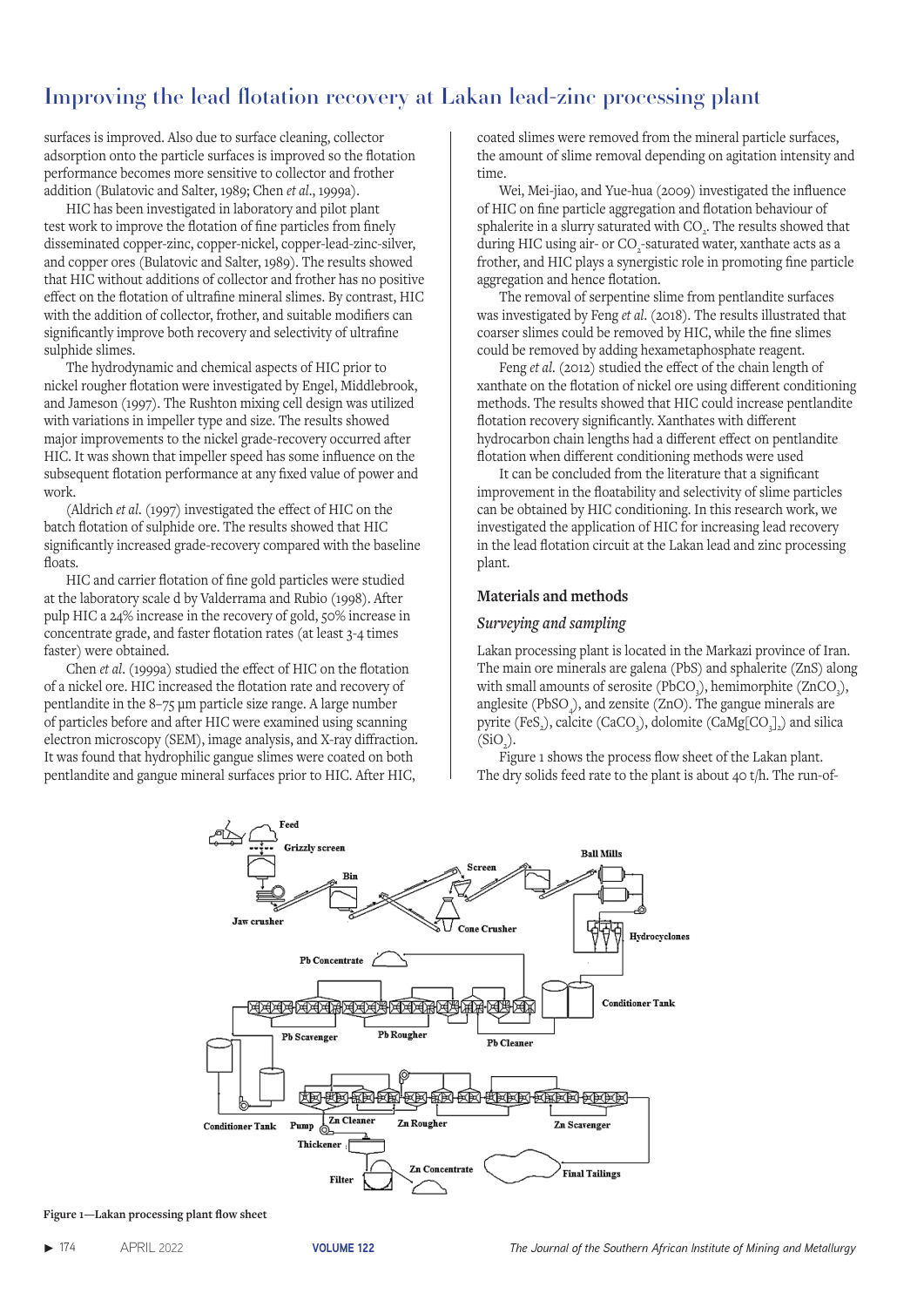mine ore (ROM) is crushed by jaw and cone crushers to 100% passing 10 mm  $(P_{100} 10 \text{ mm})$ . The crusher product is ground to a  $D_{80}$  of 150 µm by primary (open circuit) and secondary (closed circuit) ball mills. The ground product is fed to the Pb rougher flotation circuit (16 Denver mechanical cells with 1.4 m<sup>3</sup> volume). At the Pb rougher flotation stage, the Pb is floated at a pH of 7.7–7.8 and 40% solids with potassium ethyl xanthate  $(45 g/t)$  as galena collector, zinc sulphate (550 g/t) as sphalerite depressant, sodium silicate (150 g/t) as the gangue depressant, and MIBC (40 g/t) as frother. The Pb concentrate from the rougher enters the multi-stage cleaner circuit (four Denver mechanical cells with a 1.4 m3 volume) for further upgrading. The tailings of the Pb rougher flotation stage proceeds to the Zn flotation circuit for zinc recovery.

A sampling campaign was carried out on the Pb flotation circuit for a period of one month. The Pb flotation feed, the Pb final concentrate (the cleaner concentrate), and the Pb final tailings (Zn flotation circuit feed) were sampled and the particle size distributiosn and Pb grades determined. The average metallurgical performance of the Pb flotation circuit for a period of one month is shown in Table I. It will be observed that the Pb recovery was about 68.6%, with the remaining 31.4% passing through to the Zn flotation circuit.

Figure 2 shows the particle size distribution of the feed, concentrate, and tailings of the Pb flotation circuit. It can be seen that the Pb concentrate has a much finer size distribution than the feed and tailings, with 67.2% of the particles smaller than 37 μm compared with 43.1% and 37.1% for the Pb feed and tailings, respectively. This indicates that the Pb-bearing particles have undergone selective grinding in the comminution process.

# *Characterization of Pb flotation tailings*

To identify the problems in the Pb flotation, it is important to determine the Pb and Zn distributions in the various size fractions of the Pb flotation tailings. A sample of the tailings was divided into six size fractions of +150, –150+105, –105+74, -74+53, –53 +37, and –37 μm and the mass and the Pb and Zn grades determined in each fraction. Polished sections were prepared from each fraction and examined using optical microscopy and backscattered electron imaging by energy-dispersive X-ray spectroscopy (EDS) using scanning electron microscopy (SEM).

Table II shows the Pb and Zn distributions in the Pb flotation tailings. As can be seen, 61.4% of the Pb is in the –37 µm fraction.

The optical microscopy studies showed that the main minerals in the Pb flotation tailings are sphalerite (sp), galena (gn), and pyrite (py). In the +150 and –105 +150 μm fractions, metallic minerals, which include sphalerite (5.5-6.0%), pyrite (0.5-1.0%), and galena (approx. 0.5%), make up about 6–7% of the totals.

Sphalerite is found as large free grains locked with galena, pyrite, and nonmetallic minerals. Small galena inclusions less than 40 μm can also be seen in sphalerite. In some cases, sphalerite less than in size 40 μm is observed in the large grains of galena.

As the grain size becomes smaller in the –105+74, –74+53, –57+37, and –37 μm fractions, the volume percentage of sphalerite and pyrite increases and the liberation of these minerals increases to more than 95%. However, in the case of galena, in general the volume percentage decreases and no free galena was observed in the –57+37, and –37 μm fractions. In these fractions, galena mostly occurs as very fine micrometre-size inclusions in sphalerite and nonmetallic minerals.

Galena particles constitute less than 0.1% of the –37 µm fraction, in contrast with the results in Table II, which show that 61.34% of the Pb in the tailings is in this fraction. Therefore, due to the possibility of the galena particles being below the detection limit of the polarizing microscope, the polished sections were also studied using SEM, which has a much higher resolution. Figure 3 shows backscattered images from the polished sections. The minerals were identified in the surfaces of the sections by EDS analysis and the results compared to the standard mineral samples.

### *Table I*

 **Metallurgical performance of the flotation circuit for a period of one month (average values)**

| Flow                         | Pb assay $(\%)$       | Pb recovery $(\%)$    |  |  |
|------------------------------|-----------------------|-----------------------|--|--|
| Feed<br>Pb conc.<br>Pb tails | 2.56<br>53.58<br>0.83 | 100<br>68.56<br>31.44 |  |  |





| Table II<br>Pb and Zn mass distributions in Pb flotation tailings |             |              |             |              |             |  |  |  |  |  |
|-------------------------------------------------------------------|-------------|--------------|-------------|--------------|-------------|--|--|--|--|--|
| Particle size                                                     | Mass $(\%)$ | Pb           |             | Zn           |             |  |  |  |  |  |
| range $(\mu m)$                                                   |             | Assay $(\%)$ | Mass $(\%)$ | Assay $(\%)$ | Mass $(\%)$ |  |  |  |  |  |
| $+150$                                                            | 6.35        | 17.31        | 0.75        | 25.95        | 17.54       |  |  |  |  |  |
| $-150+105$                                                        | 8.5         | 4.28         | 0.59        | 8.16         | 7.38        |  |  |  |  |  |
| $-105+74$                                                         | 10.59       | 6.6          | 0.59        | 12.57        | 14.18       |  |  |  |  |  |
| $-74+53$                                                          | 12.44       | 5.07         | 0.72        | 7.92         | 10.5        |  |  |  |  |  |
| $-53+37$                                                          | 12.44       | 5.3          | 0.72        | 8.26         | 10.94       |  |  |  |  |  |
| $-37$                                                             | 9.98        | 61.34        | 1.86        | 37.14        | 39.45       |  |  |  |  |  |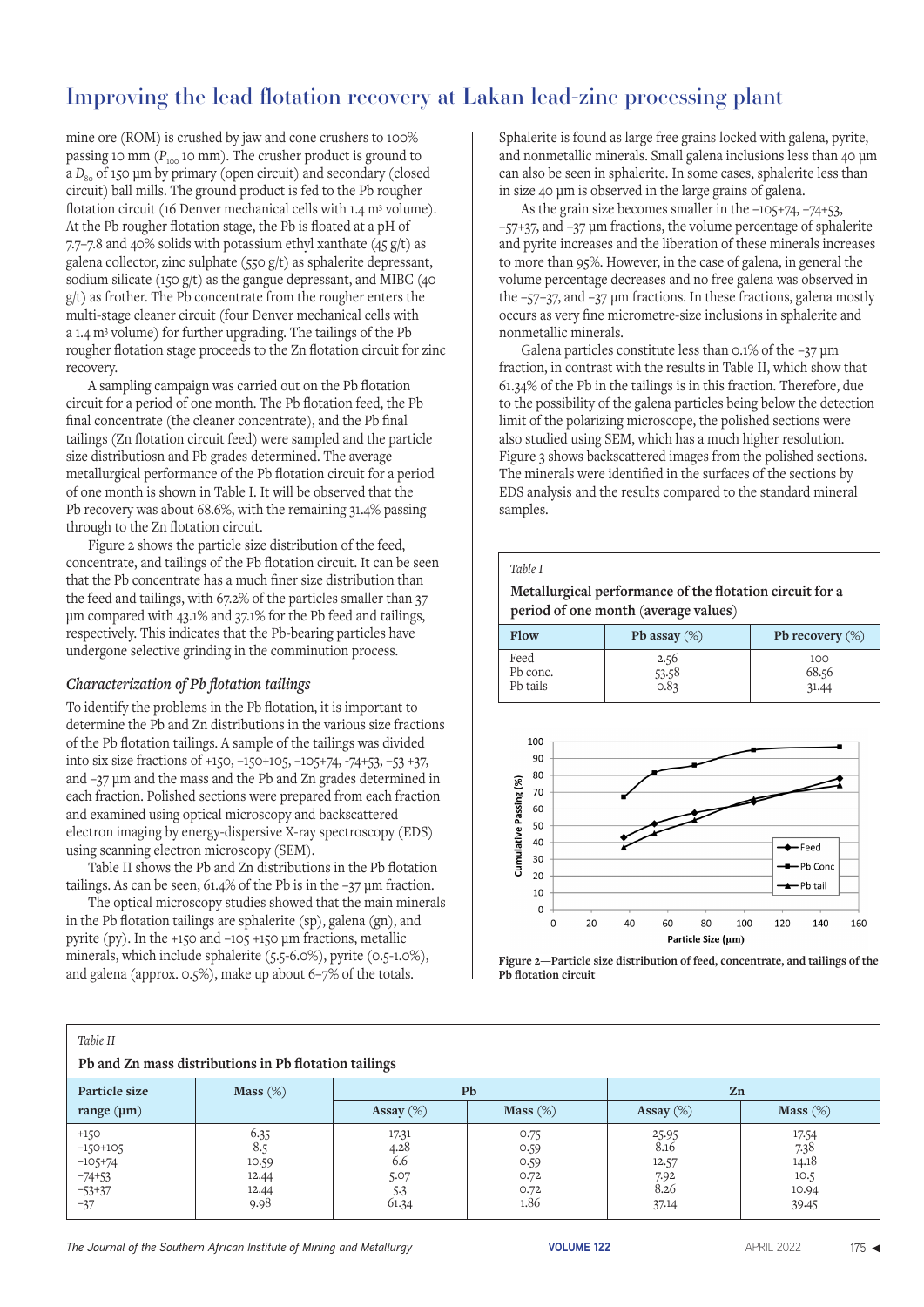

**Sphalerite inclusions in the fraction of +150 μm Galena and sphalerite particles of in the fraction of** 



**Sphalerite inclusions in galena in the fraction of -105 +74 μm Free galena particle in the fraction of -74 +53 μm**



#### **Figure 3—SEM images of polished sections**

Analysis of the SEM images showed that galena particles exist in all fractions. The free galena particles occur more in the coarse fractions, and with decreasing particle size, fine galena and sphalerite particles can be seen as inclusions in each other, which indicates the phenomenon of 'galena disease'. The important point to note in the SEM images is the large amount of very fine, scattered galena particles (light grey phase) in the -37 µm fraction. Most of these particles are in the size range 5-10 µm. This is consistent with the results in Table II, which indicate about 61.3% of the Pb is in the –37 µm fraction. This is below the resolution of the optical microscope.

It can be concluded from the plant sampling campaign and characterization of the Pb flotation tailing that a large amount of lead is lost as slime and is difficult to recover. Therefore, any changes in the flotation process should be done with the aim of improving the slimes flotation.

**-150 +105 μm**





**Sphalerite inclusions in galena in the fraction of -53 +37 μm Very small galena particles in size of 5 to 10 micron in fraction of -37 μm**

#### *Flotation experiments*

The feed sample for the flotation experiments was collected during the plant sampling campaign. Table III shows the elemental analysis of the sample. Flotation experiments were conducted with 2800 g dry solids of the flotation feed in a 2.5-litre conventional laboratory cell (Denver model) in tap water, at 36% solids by weight. The pulp was added to the flotation cell and conditioned for 3 minutes. The pH was adjusted to 7.7–7.8 by adding NaOH or  $H_1SO_4$ . Sodium silicate (0.15 g) as silicates depressant, zinc sulphate (0.55 g) as sphalerite depressant, and sodium sulphide (0.2 g) as pyrite depressant were added to the cell and the suspension was conditioned for 5 minutes. Then, ethyl xanthate potassium (various concentrations) was added as collector. The collector conditioning time and the impeller speed during the collector conditioning time were varied. Finally, methyl isobutyl carbinol (MIBC, various concentrations) was added as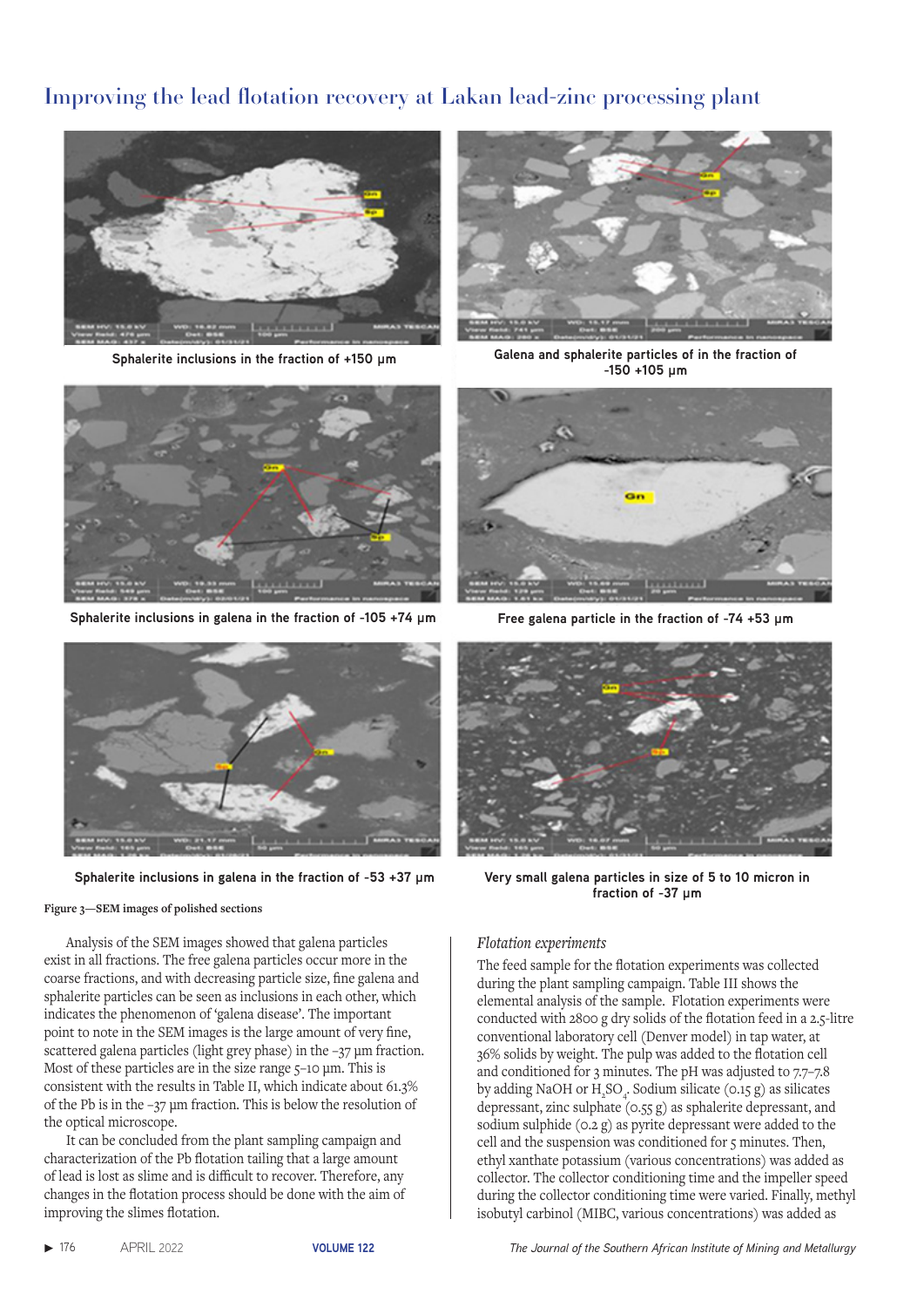the frother. After 1 minute the impeller speed was set to 600 r/ min, the air was delivered to the cell, and froth products were collected for 6 minutes. The froth and tailings were collected, filtered, dried, analysed for Pb and Zn content, and the Pb and Zn recoveries calculated.

First, two flotation experiments were carried out according to the plant conditions (baseline experiments) with a collector dosage of 45 g/t, frother dosage of 20 g/t, and conditioning time 1 minute. The flotation experiments with HIC were then performed and the effect of collector conditioning time, collector dosage, impeller speed,, and frother dosage were investigated. Finally, flotation kinetic experiments were conducted using the baseline experimental conditions and the optimum HIC conditions.

Each flotation experiment at each set of conditions was repeated three times and the average of the results reported.

## **Results and discussion**

## *Baseline experiments*

Table III shows the results for the baseline flotation experiments. This test was repeated two times. The average Pb and Zn recoveries are 42.5% and 9.7%, respectively, compared with 68.6% in the industrial circuit 68.6% (Table I). It should be noted that the industrial flotation process includes rougher, scavenger, and cleaner stages, and the flotation time is much longer than for the the batch flotation experiment (which is only a rougher flotation).

# *High-intensity conditioning (HIC)*

### *Effect of conditioning time*

Figure 4 shows the effect of collector conditioning time on the Pb and Zn recoveries. The other flotation parameters were as for the baseline experiments. As can be seen, increasing the collector conditioning time from 1 to 3 minutes significantly increases the Pb recovery from 42.5% to 57.3% (about 15%). Further increases in the conditioning time from  $3$  to  $5$  and  $7$  minutes decrease the Pb recovery. Also, the Zn recovery to the lead concentrate increases from 9.7% to 16.3%. Excessively strong conditioning intensity could cause interparticle collisions or attrition, thereby destroying sthe reagent film and decreasing the concentrate recovery (Li *et a*l., 2020; Quast, 2015). Longer conditioning times may cause the collector to detach from the galena particle surfaces, thereby reducing the Pb recovery.

At this stage, considering the fact that our goal is to achieve the highest Pb recovery, 3 minutes was considered the best conditioning time and was applied in the next steps.

# *Effect of collector dosage*

Figure 5 shows the effect of collector dosage for collector conditioning times of 1 and 3 minutes. At 1 minute conditioning time the Pb recovery increases from 42.5% to 46.5% with

increasing collector dosage from 45 to 55 g/t. The Pb recovery decreases to 36.0 and 32.3% with further increase in collector dosage from 55 to 65 and 75 g/t. This could be explained by the interactions between the bubbles and solids. When the collector dosage increases, the solid surfaces become completely covered with an immobilized collector monolayer, and then the frother molecules cannot penetrate to the mineral surface. Consequently, bubble adhesion is suppressed, which weakens the attachment of particles to the air bubbles (Sis and Chander, 2003; Azizi, 2014). Figure 5 also shows that at a collector conditioning time of 3 minutes, increasing the collector dosage from 45 to 65 and 75 g/t increases the Pb recovery from 57.3% to 69.1 and 63.9%, respectively. The Zn recovery at both conditioning times shows a decreasing trend with increasing collector dosage. It can be concluded that at long collector conditioning times, due to the surface cleaning effect, collector adsorption onto the particle surfaces is improved, which leads to improved flotation and recovery even at higher collector dosages.

# *Effect of impeller speed*

HIC can be carried out by increasing either the collector conditioning time or the impeller speed. Figure 6 shows the







**Figure 5—Effect of collector dosage on Pb and Zn recoveries (conditioning time 1 minute and 3 minutes, frother dosage 20 g/t, impeller speed 600 r/min)** 

| Table III<br>Pb flotation results for the baseline experiments |                   |                          |                         |                         |                       |                      |  |  |  |  |  |
|----------------------------------------------------------------|-------------------|--------------------------|-------------------------|-------------------------|-----------------------|----------------------|--|--|--|--|--|
| Test no.                                                       | Feed              | Pb assay $(\%)$<br>Conc. | Zn assay $(\%)$<br>Feed | Conc.                   | Recovery $(\%)$<br>Pb | Zn                   |  |  |  |  |  |
| 2<br>Average                                                   | 2.5<br>2.5<br>2.5 | 16.38<br>14.65<br>15.4   | 8.72<br>8.72<br>8.72    | 12.05<br>12.54<br>12.32 | 36.32<br>45.7<br>42.5 | 8.3<br>11.21<br>9.75 |  |  |  |  |  |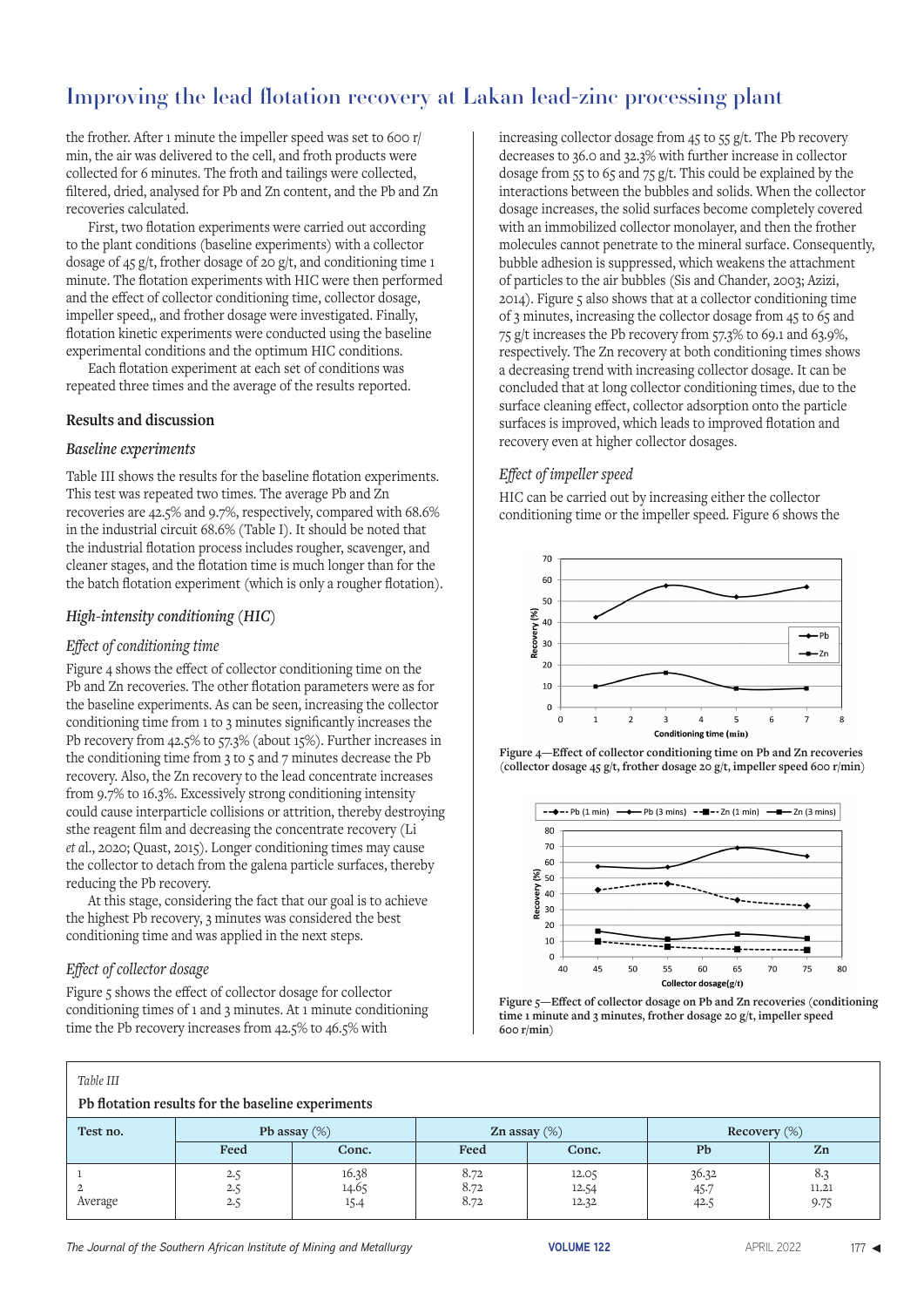

**Figure 6—Effect of impeller speed on the Pb and Zn recoveries (3 minutes conditioning time, collector dosage 65 g/t, frother dosage 20 g/t)** 

effect of impeller speed on the Pb and Zn recoveries at a collector conditioning time of 3 minutes. It should be noted that the impeller speed was reduced to 600 r/min for all experiments before air was released to the flotation cell. As can be seen, increasing the impeller speed from 600 to 1250 r/min resulted in a Pb recovery increase from 69.1% to 79.8% and a decrease in Zn recovery to the Pb concentrate from 14.4 to 8.5%. Increasing the impeller speed causes better collector diffusion and increases collector adsorption on the particles. As the impeller speed increases, the amount of air that enters the cell and disperses in pulp increases. The air is released in the form of fine bubbles, resulting in an increase in the flotation rate for all particles.

# *Effect of frother dosage*

Figure 7 shows the effect of frother dosage at a collector conditioning time of 3 minutes, collector dosage of 65 g/t, and impeller speed of 1250 r/min. The Pb recovery increases from 74.4 to 79.8% with increasing frother dosage from 20 to 40 g/t. Further increases in frother dosage have a negative effect on the Pb recovery. Also, the Zn recovery increases from 8.5 to 10.2% with increasing frother dosage, which is not desirable. Excessive frother dosage causes deformation of the bubbles, which has an adverse effect on flotation performance.

# *Flotation kinetics*

A collector dosage of 65 g/t, frother dosage of 40 g/t, collector conditioning time 3 minutes, and impeller speed 1250 r/min were selected as the optimum conditions for HIC. The flotation kinetics were evaluated from recovery times under the baseline experimental conditions and the optimum HIC conditions. Six concentrate samples were collected after 0.5, 1.0, 1.5, 2.0, 2.5, and 3.0 minutes, and the cumulative Pb recoveries calculated. Figure 8 presents the cumulative Pb grade-recovery curves for the baseline experiments and optimum HIC conditions.

The flotation kinetics were modelled after Agar (1985) using Equation [1]:

$$
R=R_{\text{max}}\left[1-\exp\left(-kt\right)\right]
$$
 [1]

where *R* is the cumulative recovery (%) at a given time *t* (min),  $R_{\text{max}}$  is the maximum flotation recovery, and k is the first-order rate constant (min-1).  $R_{\text{max}}$  and k are determined by fitting Equation [1] to the experimental data. The model parameters are estimated by least-squares regression. The kinetics curves and the fitted kinetics model parameters are presented in Figure 9. The results show significant improvement in the rate constant and the maximum recovery after HIC – so much so that with HIC the Pb

recovery after 0.5 minutes (51.2%) is greater than the maximum recovery of baseline experiments that is achieved after 3 minutes  $(46\%).$ 

### **Conclusions**

In the lead flotation circuit at the Lakan minerals processing plant, 31.4% of the Pb is not recovered and reports to the Pb tailings. Also, 61.4% of the Pb in the tailing is in the –37 µm fraction. This indicates that a large amount of lead is lost as slime and is difficult to recover. The current study proved that high-intensity conditioning (HIC) by increasing either the collector conditioning time or the impeller speed improves the Pb flotation recovery. Also, with HIC, increasing the collector dosage and frother dosage has a greater impact on the Pb flotation recovery due to the surface cleaning effect. A collector dosage of 65 g/t, frother dosage of 40 g/t, collector conditioning time 3 minutes, and impeller speed of 1250 r/min are the optimum conditions for HIC.



**Figure 7—Effect of frother dosage on the Pb and Zn recoveriesy (collector dosage 65 g/t, impeller speed 1250 r/min)**



**Figure 8—Grade-recovery curves (collector dosage 65 g/t, frother dosage 40 g/t, collector conditioning time 3 minutes, impeller speed 1250 r/min)** 



**Figure 9—Recovery kinetics curves (collector dosage 65 g/t, frother dosage 40 g/t, collector conditioning time 3 minutes, impeller speed 1250 r/min)**